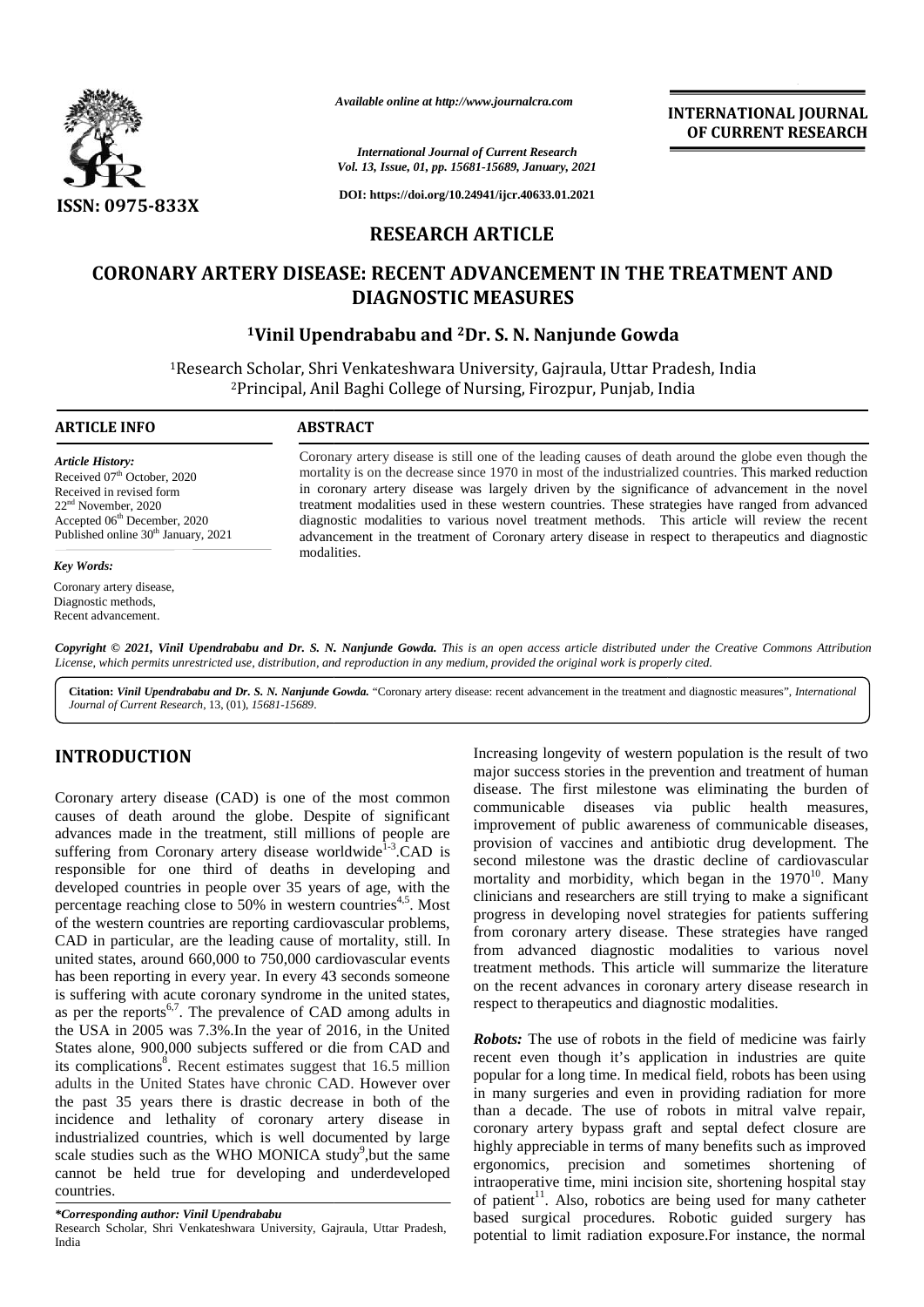rate of conventional angiography radiation exposure for CAD patients is estimated at 7 mSV and in some complicated surgeries, this radiation exposure can be increased up to 5 times greater than the normal rate<sup>12</sup>. Moreover robotics can also reduce contrast induced nephrotoxicity and associated mortality among patients. In addition to, the robotic assisted surgery has some other benefits as it can accurately measure the size of the lesion, which can be miscalculated by other modes of procedure. Hence it can improve the long term health of the patient. A good number of research studies has proved the high efficacy of robotics in interventional cardiology especially percutaneous coronary intervention and coronary angioplasty<sup>13</sup>. Robotics use in performing Coronary artery bypass graft surgery also reported a high success. Robotically assisted hybrid coronaryrevascularization, which involves coronary artery bypass graft as well as percutaneous coronaryintervention, has also been developed as a treatment modality for CAD. The benefits over this therapy is reduced mortality and shortened hospital stay as it is minimally invasive in nature. However, the high cost of this procedures as well as mastery over the technical skill related to robotic application is the obstacles in it's regular use in surgery<sup>14-18</sup>. It remains to be determined, with furthertechnological advancement, whether this technology will be accepted into routine clinical practice andreplace conventional technologies.

*Nanotechnology:* The vision of nanotechnology introduced in 1959 by late Nobel Physicist Richard P Faynman. The word "Nano" comes from the Greek word for dwarf. Nanotechnology is defined as the research and development of materials, devices, and systems exhibiting physical, chemical, and biological properties that are different from those found on a larger scale (matter smaller than scale of things like molecules and viruses)<sup>19</sup>. Nanotechnology is using in different p areas of cardiology: Invasive and non invasive(medical) treatment modalities, drug delivery applications, percutaneous coronary interventions, gene therapy, and coronary artery bypass graft. Nanotechnology has been using in reducing the low density lipoprotein level in the blood, which is one of the important reason for CAD. To be more specific, Consumption of high cholesterol food is one of the main reasons for coronary artery disease. Presence of high levels of low density lipoprotein in blood is a strong indicator of Coronary artery disease whereas high density lipoprotein has the protective role as it's involved in transportation of cholesterol away from peripheral tissues. Nanotechnology has been used in the synthesis ofa dimyristoyl phosphatidylcholine, which mimics the surface characteristics of HDL, thus it helps to the removal of cholesterol from the peripheral tissues and transport it to the liver. Efficacy of dimyristoyl phosphatidylcholine liposomes has proved in a study with mice<sup>20</sup>. Secondly, another drug Fumagillin, with anti-angiogenic property, has been proved to inhibit angiogenesis thereby promotingplaque regression in coronary arteries. But the problem with the application of this drug is the ability to cause adverse neurocognitive effects at high doses, which is required to achieve a therapeutic effect. Nanotechnology is useful to give fumagillin drug through\_v\_3 integrin targeted nano-delivery system, and which is able to achieve significant antiplaqueeffects at one-third of the usual dose<sup>21</sup>. A good number of nanoparticle based antithrombotic usin agents also have been tested for their efficacy. A potent antithrombotic agent, D-phenylalanyl-L-prolyl-Larginyl chloromethyl ketone, is rapidly cleared from the body when it administered that questions it's clinical use<sup>22</sup>. But when this drug administered with a combination of a perfluorocarbon-

core nanoparticle, it has been shown to have improved antithrombotic action, as shown by Myerson et al. in an animal model study<sup>23</sup>. Peters et.al used hirudin with fibrin binding micellar nanoparticles which exhibited greater targeting of fibrin clots in  $vivo^{24}$ . Similarly, another Gel-based nanoparticle combined with rapamycin, with antiproliferative and antiapoptotic properties, were studied in an animal model which were found to re-endothelialize injured arteries and reduce hyperplasia<sup>25</sup>. Tang et.al. has developed a smart nano particle such as a pH-dependent delivery of antioxidants has shownits effectiveness in treating cardiac diseases $^{26}$ .

The use of nanotechnology in interventional cardiology is also highly appreciable. Nanotechnology has shown potential benefits when used in percutaneous coronary intervention<sup>22</sup>. They have been studied for their ability to release drugs as well as promote healing and reduce restenosis. Moreover, nanotechnology also has been useful in findingsynthetic alternatives for coronary artery bypass grafts. Researchers have studied the potentialof electrospunnanosized fibrous scaffolds, which may prove to be an alternative synthetic graft forcoronary artery bypass graft procedures  $23,24$ . Targeting drug-eluting stents in gene therapy isanother area where nanotechnology holds promise. Gene eluting stents can be used to overcomerestenosis, in-stent thrombosis, and delayed endothelialisation<sup>25,26</sup>. Several nano-coatings in theform of hyaluronic acid (to carry pDNA), nanobiohybrid hydrogel (to carry Tat peptide and DNA),and poly(lactic-co-glycolic acid) nanoparticles (carrying PDGF receptor-\_ antisense RNA) have beenstudied in animal models and have shown promising results  $27-33$ . In the treatment of CAD, nanotechnology has led to an interesting and promising direction. It has valuable potential in delivering drugs that are otherwise limited by their pharmacokinetics.Its applications in stent and gene therapy are potentially useful for future therapeutics based on thesemodalities. Further randomized controlled trials need to be conducted to establish strong evidenceto support the use of these newer technologies for CAD treatments.

*Stem Cell Therapy:* Innovative stem cell (SC) therapies have the potential to fundamentally alter the conventional treatment of Coronary artery diseases by stimulating the regeneration of injured myocardium. In 2001, first encouraging pre-clinical study results, reporting the repair of infarcted cardiac tissue and the enhancement of ventricular function, led to the rapid translation of SC therapies within the same year  $34-36$ . Many number of pre-clinical and early clinical trials have demonstrated the safety and feasibility of some stem cell types since 2000. Nevertheless many questions has to be unanswered and so far no cell therapy has been unambiguously shown to be effective for the treatment of heart diseases. Therefore strategies have been developed in order to improve the potency of applied Stem cell therapies. Stem cell therapies are useful in many ways in the treatment of coronary artery disease. SC therapies are useful to improve the blood supply to ischemic areas of the heart as well as to promote cardiac cell regeneration. This can be achieved in one of two ways: by a direct effect of the stem cells, or by paracrine factors secreted by these stem cells $37$ . Studies conducted by using mononuclear cells and endothelial progenitor cells for acute myocardial infarction and chronic ischemic heart disease have been contradictory, although some studies has shown promising effect<sup>38-41</sup>. But this has led to the inclusion of other cell types, such as adipose derived stem cells. Another novel alternative is the creation of induced pluripotent stemcells, for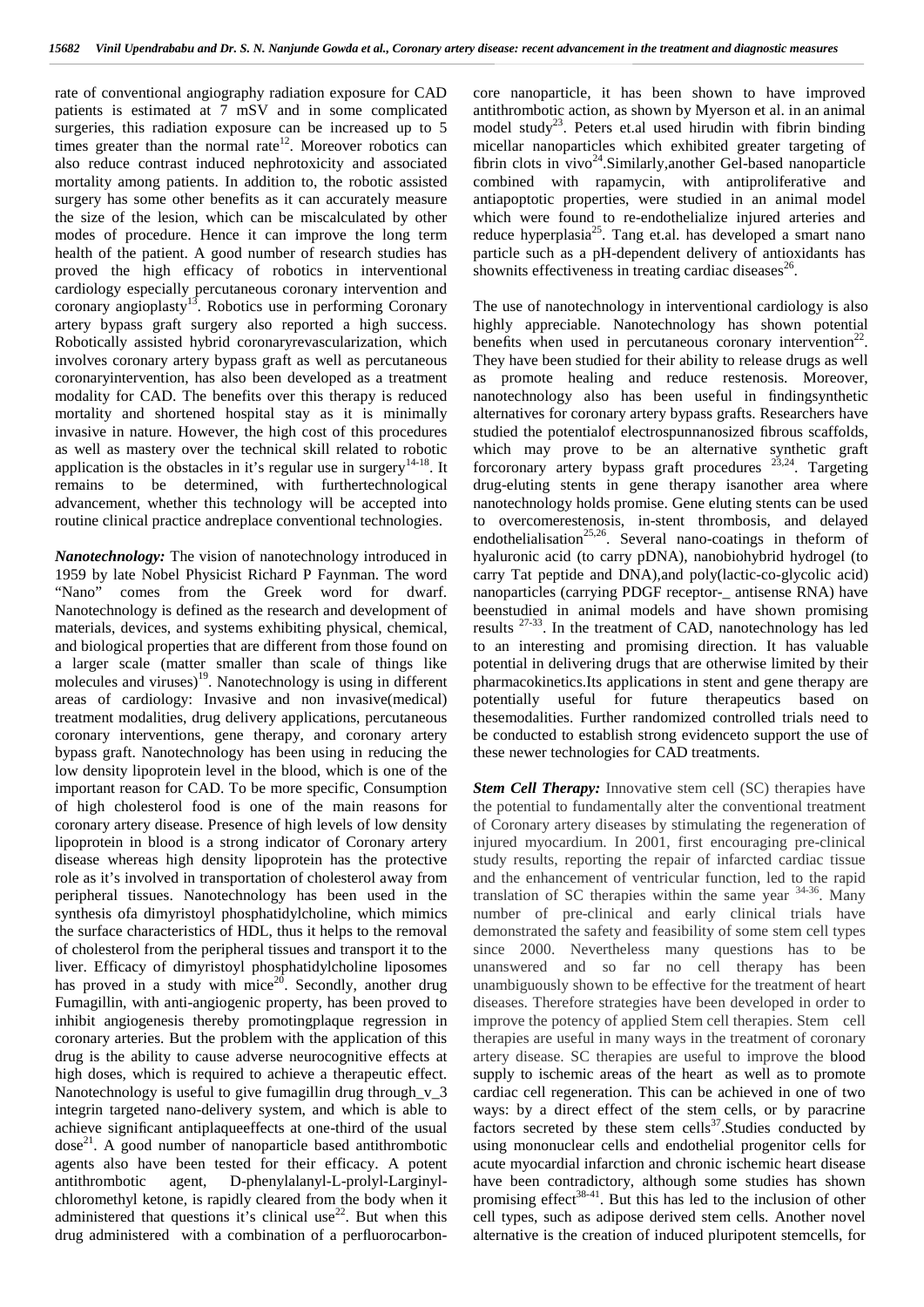which adult cells are transformed into pluripotent stem cells, similar to embryonic stemcells<sup>42,43</sup>. Even though it offers a promising alternative, cancerous transformation of the undifferentiated stem cells have to be taken into the immediate account before they can be tried in human subjects. The stem cells studied in cardiovascular research includes skeletal myoblasts, bone marrow derived SCs, Bone marrow derived mononuclear cells, Bone marrow derived HSCs and EPCs, BM derived MSCs, Mobilized stem and progenitor cells, Adipose derived stem and progenitor cells, cardiac stem and progenitor cells, Embryonic stem cells, Induced pluripotent stem cells etc.Among these,Cardiac stem cells are one source of interesting stem cells. From the past, heart is considered as the organ with little potential to undergo mitosis during adulthood<sup>44-46</sup>. But recent studies have shown a contrasting recei perspective that the heart isnow believed to have intrinsic regenerative potential and undergoes constant turnover throughoutadult life<sup>47</sup>. These types of cells are numerous in number in the apices of the atrium and ventricle<sup>48</sup>. However, the reparative potential of these cells is limited, especially in conditions with extensive damage such as myocardial infarction and chronic heart failure<sup>49-51</sup>. But, Cardio cluster are prot clusters of multiple stem cells which include cardiac progenitor cells, mesenchymal stem cells, endothelial progenitor cells and fibroblasts, that can communicate with eachother,, have the potential to promote cardiac cell regeneration even in extensive damage of the myocardium<sup>52</sup>.

Many scientific studies and trials has been proving the distinct advantages of stem cell therapies over the cardiovascular disease especially in the management of coronary artery disease. The findings of the One non-randomized trial showed an improved left ventricularejection fraction (LVEF) function followed by the injection of mononuclear stem cells in patients with MIwithin three months<sup>53</sup>. Improved exercise tolerance, reduced death rate and scar tissue are visiblein a 5-year follow  $up<sup>54</sup>$ . A number of other studies also have shown the supporting results on their findings<sup>55-57</sup>. For instance, a meta analysis showed an improvement in LVEF function by 2.99% followed by bone marrow transplantation in patients after myocardial infarction<sup>58</sup>. However, the meta-analysis did not include recent studies which has failed to show any improvement in LVEF. Another study of patients suffering from chronic ischemic heart disease showed an improvement on their cardiac function followed by the use of bone marrow derived stem cells<sup>59-62</sup>.<br>Similarly there have been many studies that have studied the clinical efficacy of mesenchymal stem cells for improving the cardiac function $63-66$ . Cardiac derived stem cells also shown promising results<sup>67-69</sup> with an improvement in the left ventricular mass that was viable, improved quality of life, reduced scar mass, improved regional contractility and safety of the procedure. More surprisingly, a patient who treated with cardiac stem cells 14 months after myocardial infarction had shown similar therapeutic benefit as someone treated earlier<sup>70</sup>. b. This has been suggesting that cardiac stem cells could be beneficial in patients with chronic ischemic problems. However, it should be noted that the observed clinical benefit was less than the expected clinical benefit based on prior in vitro and animal studies.<sup>71</sup> Stem cell therapy continues to be a promising treatment modality for coronary artery disease of both acute and chronic in nature. A good number of experimental and clinical studies have shown promising results. However,further research is needed to understand the exact mechanisms of action and the ideal source of stem cells to derive optimum benefit and to further understanding.

## **Coated Stents**

*Stents coated with medication*: These type of stents are very useful to protect the blood vessels from restenosis after percutaneous transluminal coronary angioplasty (PTCA). This new type of stent is on clinical trial and may be nearing food and drug administration approval. It's also increases the success rate of PTCA as well as reducing the need for later coronary artery bypass graft surgery.

*Sirolimus:* a stent coated with sirolimus, an antirejection agent, helps to reduce the growth of abnormal cells at the PTCA site. The SIRIUS study has examined the action of a stent coated with sirolimus. Results of the study shows that the client who received the sirolimus-coated stents had a restenosis rate of 3.2%, compared with 35.4% for patients who received uncoated stents. The FDA is expected to approve this stent for general use soon<sup>72-73</sup>.

*Paclitaxel*: It is helpful in treating cancer and also it has the property of anti-inflammation. Therefore, it also helpful to protect the blood vessels from the growth of abnormal blood cells followed by the PTCA procedure. Results from current research studies on this product, look promising $74-75$ .

*Cardiac Medicine:* There have been many recent advances in drug developments for Coronary artery disease patients. Among them some of the important advances in medicine has been given below.

*Antithrombotic Medications***:** One of the main class of drugs which is using among CAD patients is Antithrombotic drugs. The commonly using antithrombotic drugs, presently, among CAD patients are aspirin and clopidogrel<sup>76</sup>. But recently, a new group of drugs collectively known as novel oral anti coagulants were discovered. The drugs which includes in "novel oral anti-coagulants" category areximelagatran, darexaban, dabigatran, rivaroxaban, and apixaban. Among the mentioned drugs dabigatran, edoxaban, rivaroxaban, apixaban are approved for clinical use. Dabigatran is a drug which inhibits the action of thrombin on clotting mechanism In contrast edoxaban, rivaroxaban, and apixaban are inhibitors of clotting factor Xa. The findings of research studies on dabigatran shows that it has significantly reduced the ischemic events with the higher doses of the drug(110 and 150mg), but this benefit was counteracted with a four-fold increase in bleeding  $risk^{77}$ . However, the trials concluded that lower dosetherapy could be used without a significant increase in bleeding risk.

*Proprotein convertase subtilisin/kexin type 9***(PCSK9):** Proprotein convertase subtilisin/kexintype 9 (PCSK9) plays an important role in the regulation of cholesterol homeostasis. By binding the hepatic low density lipoprotein receptors and promoting their lysosomal degradation, PCSK9 decreases LDL cholesterol levels in the blood<sup>78-80</sup>

*Alirocumab:* It is a monoclonal antibody produced by recombinant DNAtechnology. Studies and trials on this drughas been proved effectiveness of this medicine to reduce the LDL level in the body81-82. First phase of a study report shows the reduction in LDL cholesterol levels, ranging from 28% to65% depending on the route of administration (subcutaneous or intravenous). In phase II studies(randomized controlled double blinded trials) cholesterol reduction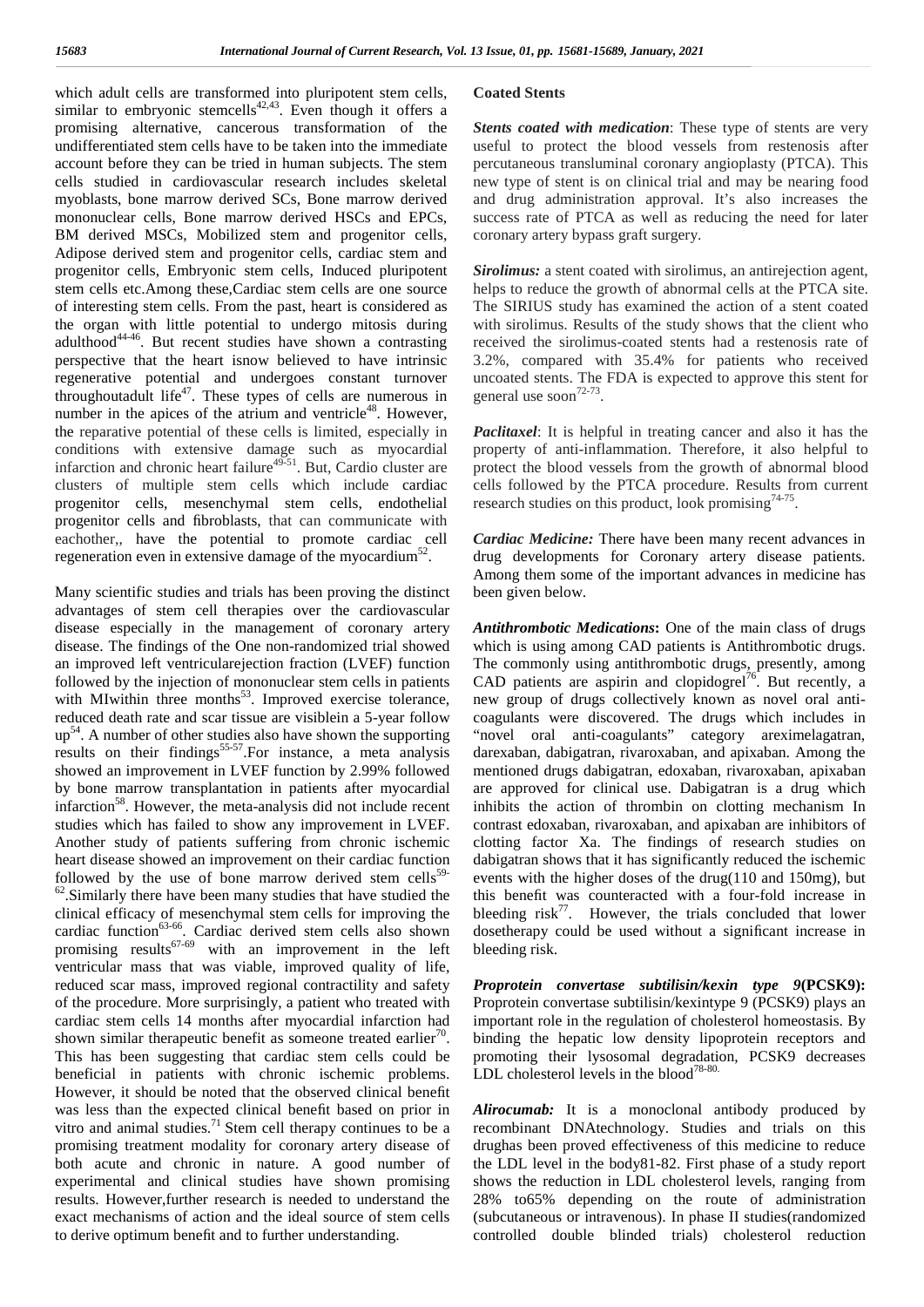rangedfrom 18.2% to 67% (depending on the dosage) compared to placebo83-90. When combined withatorvastatin, Alirocumab brought about a LDL cholesterol reduction of 66– 73% whereas placebo andatorvastatin brought about a reduction of 17%. These results were confirmed in several phaseIII trials. Since high LDL levels are linked to CAD, the use of Alirocumab reduced adversecardiovascular events by  $15-48\%$ <sup>90-97</sup>.

*Anti-Inflammatory Therapies:* It is generally believed that local or systemic inflammatory process is associatedwith greater cardiovascular risk.A good number of studies have supported the relationship between inflammation and cardiovascular risk<sup>98</sup>.Nevertheless,still many interventional trials are needed to prove the association between inflammation and cardiovascular events<sup>99</sup>. Somesmall trials have suggested potential benefitsof anti- inflammatory agents such as colchicine on reducing the risk of  $CAD^{100}$ . And, indeed, severallarge-scale randomized trials are ongoing, testing various anti-inflammatorystrategies to reduce cardiovascular risk in patientswithCAD, such as canakinumab (an interleukin 1ßinhibitor), low-dosemethotrexate, etc<sup>101,102</sup>. If this approach has shown a positive result, therewould potentially be the ability to positively affect not onlythe substrate for acute events (by preventing plaque buildupwith LDL lowering) but also the phenomena leading to acutesuperimposed thrombosis.However, it will take many years to prove the effect of anti-inflammatory drug on CAD.

## **Advanced Diagnostic Techniques**

*A new test for heart disease risk:* In the future, primary care providers may order a highlysensitive C-reactive protein level with routine lab workin an effort to identify patients at a higher risk for CAD.Recent research has shown that inflammation maylead to CAD development by weakening plaque buildupin the arterial walls, leading to thrombus formation. Determining the level of C-reactive protein in the bloodcan measure inflammation, but the test isn't specific forCAD. Any chronic infection can produce C-reactive protein, and the protein's serum levels also areelevated inpatientswith hypertension, other inflammatory processes, andpatients who smoke. A level less than 1 mg/dl is considered low risk for heartdisease; a level over 3 mg/dlplacesthe patient at high risk for CAD.Patients can reduce their C-reactive protein level witha low-fat, low cholesterol diet; exercise; smoking cessa- tion; and certain medications such as cholesterolloweringagents and aspirin.

*Beaming in on CAD assessment:* Electron beam computed tomography (EBCT) is now being used for assessing the patient's risk for Coronary artery disease. Even before the appearance of symptoms, it can assess the patient risk for CAD, as per some studies. EBCT can give a more clearer and fasterthree-dimensional view of the heart and blood vessels when compared to a standard computed tomography scan. Moreover, the EBCT can shows the amount of calcium deposited over the coronary arteries. As a part of ageing process calcium normally appears in the arteries. Calcium is one of the many components of plaque, which is the reason for atherosclerosis and CAD. Based on the location and amount of calcium deposition, the cardiologist can assign a numeric scoreto each artery, that total score can determines the patient's risk category. For example, a patient with a scorebelow 10 isatverylow risk for CAD, a patient with a

scoreof 11 to 100 is at mild to moderate risk, a patient with ascore of 101 to 400 is at moderate to high risk, and apatient with a score over 400 is at very high risk.Although it is not as specific as cardiac catheterizationfor showing the degree of vessel blockage, EBCT hassome advantages such as it is noninvasive and it can produce the 3D images with in 10 minutes.

*3-D Printing:* There are many 3-D imaging techniques in as magnetic resonance imaging, computerizedtomography, and 3-D echography to diagnose and treat cardiovascular conditions. However, they can be viewed only on a 2-D computer screen or films even though these images are in 3-D. It is usually sufficient for most of the cardiac procedures. Hence the current imaging modalities are not effective formore complex interventions<sup>103-104</sup>.3-D printing has been very useful in this circumstances, not only to overcome these difficulties but also allow for complete visualization, tactile sense, education andsurgical planning as well as simulation<sup>105</sup>. In the field of cardiology it has tremendous potential in thetreatment of congenital defects, cardiac tumors, cardiomyopathy, functional flow models, valvularheart diseases, stent placement for CAD and other cardiac surgeries<sup>106-108</sup>. 3-D printing also allows to identify the extent of occlusionand stenosis in CAD patients $109$ . These models can be used in a pulsatile flow loop environment, notonly to visualize and understand complex flow patterns but also to simulate interventions. In research field, 3-Dprinted models areuseful to compare imaging and treatment modalities of CAD<sup>110</sup>.It is identified from a study that3-D printing could be more effectivein planning and treating complex situations (bifurcation lesions) that require stent placement $<sup>111</sup>$ .</sup>

#### **Conclusion**

Cardiovascular diseases are still remaining one of the most common causes of morbidity and mortality worldwide even though the advancement in the treatment and diagnostic are highly appreciable. Significant inter collaborative efforts between researchers, clinicians and other related professionals have led to many rapid progress in the diagnostic modalities and treatment of coronary artery disease. As we live the era of evidenced based practice, further evidence in the form of clinical trials and long term follow up studies are required to prove the efficiency of these novel treatment modalities and to include these strategies into mainstream practice.

## **REFERENCES**

- 1. Benjamin EJ, Virani SS, Callaway CW, Chamberlain AM, Chang AR, et al. (2018) Heart Disease and Stroke Statistics-2018 Update: A Report from the American Heart Association. Circulation 137(12): e67-e492.
- 2. (2015) GBD 2013 Mortality and Causes of Death Collaborators, Global, regional, and national age-sex specific all-cause and cause-specific mortality for 240 causes of death, 1990-2013: a systematic analysis for the Global Burden of Disease Study 2013. Lancet 385(9963): 117-171.
- 3. Sacco RL, Roth GA, Reddy KS, Arnett DK, Bonita R, et al. (2016) The heart of 25 by 25: achieving the goal of reducing global and regional premature deaths from cardiovascular diseases and stroke: a modeling study from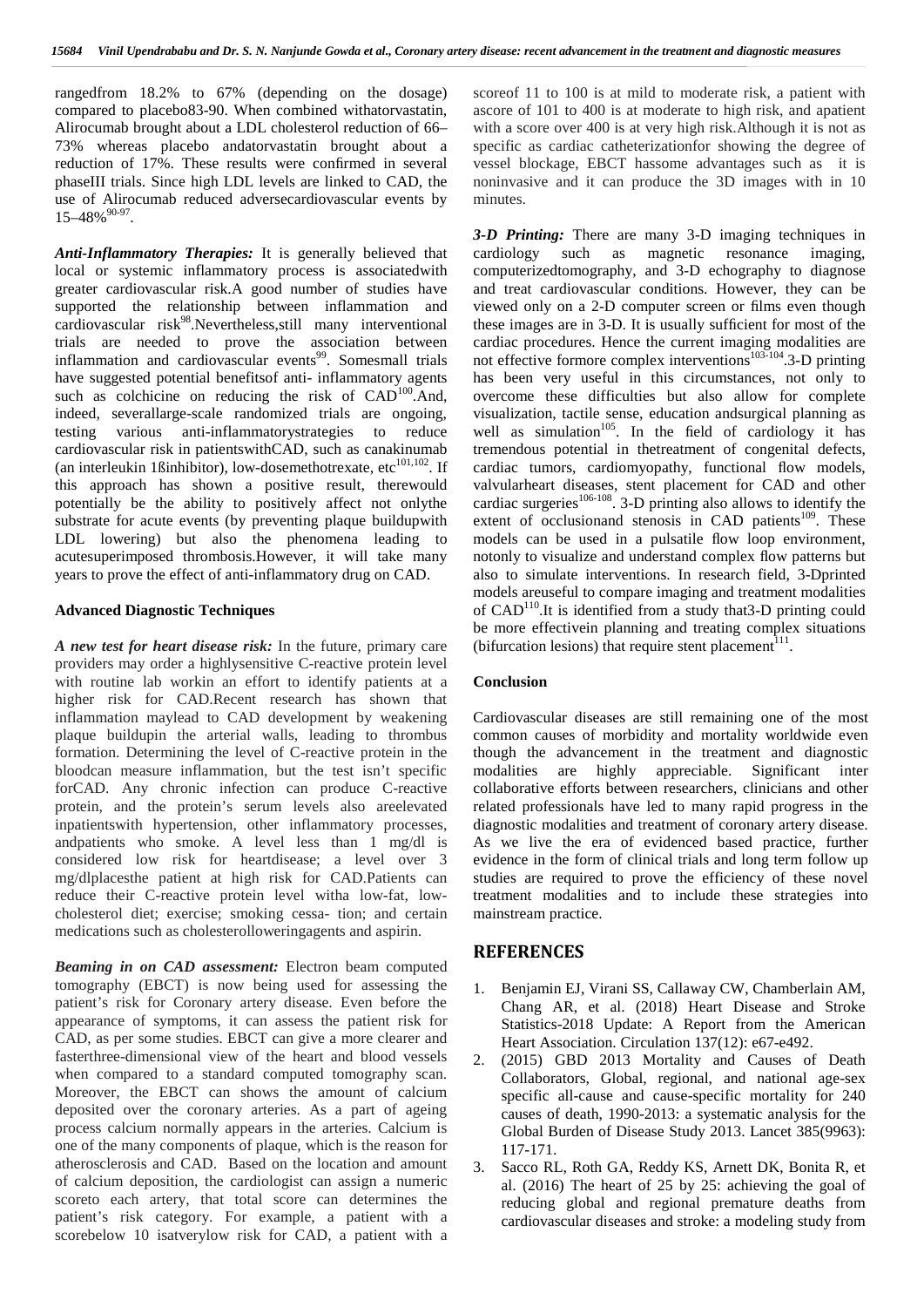the American Heart Association and World Heart Federation. Circulation 133(23): e674-e690.

- 4. Lloyd-Jones, D.; Adams, R.J.; Brown, T.M.; Carnethon, M.; Dai, S.; de Simone, G.; Ferguson, T.B.; Ford, E.;Furie, K.; Gillespie, C.; et al. Executive summary: Heart disease and stroke statistics 2010 update: A reportfrom the American Heart Association. Circulation 2010, 121, 948– 954. [CrossRef] [PubMed]
- 5. Nichols, M.; Townsend, N.; Scarborough, P.; Rayner, M. Cardiovascular disease in Europe 2014:Epidemiological update. Eur. Heart J. 2014, 35, 2950–2959. [CrossRef] [PubMed]
- 6. Jellinger PS, Handelsman Y, Rosenblit PD, et al. American Association of Clinical Endocrinologists and American College of Endocrinology guidelines for management of dyslipidemia and prevention of cardiovascular disease. EndocrPract 2017;23(Suppl 2):1– 87.
- 7. Mozaffarian D, Benjamin EJ, Go AS, et al. Heart disease and stroke statistics– 2015 update: a report from the American Heart Association. Circulation 2015; 131(4):e29–322.
- 8. Writing Group Members; Mozaffarian, D.; Benjamin, E.J.; Go, A.S.; Arnett, D.K.; Blaha, M.J.; Cushman, M.;Das, S.R.; de Ferranti, S.; Despres, J.P.; et al. Heart disease and stroke statistics-2016 Update: A report fromthe American Heart Association. Circulation 2016, 133, e38. [CrossRef] [PubMed]
- 9. Tunstall Pedoe H, Kuulasmaa K, Mähönen M, Tolonen H, Ruokokoski E, Amouyel P. Contribution of trends in survival and coronary-eventrates to changes in coronary heart disease mortality: 10-year results from 37 WHO MONICA project populations: Monitoring trends anddeterminants in cardiovascular disease. *Lancet* 1999; 353: 1547- 1557.
- 10. National Heart, Lung, and Blood Institute, *Morbidity and Mortality: 2004 Chartbook on Cardiovascular, Lung, and Blood Diseases,* 23, May 2004, http://www.nhlbi.nih.gov/resources/docs/04\_chtbk.pdf (accessed 11 October2006).
- 11. Bonatti, J.; Vetrovec, G.; Riga, C.; Wazni, O.; Stadler, P. Robotic technology in cardiovascular medicine.Nat. Rev. Cardiol. 2014, 11, 266–275. [CrossRef] [PubMed]
- 12. Smilowitz, N.R.; Weisz, G. Robotic-assisted angioplasty: Current status and future possibilities. Curr. Cardiol.Rep. 2012, 14, 642–646. [CrossRef] [PubMed]
- 13. Weisz, G.; Metzger, D.C.; Caputo, R.P.; Delgado, J.A.; Marshall, J.J.; Vetrovec, G.W.; Reisman, M.; Waksman, R.; Granada, J.F.; Novack, V.; et al. Safety and feasibility of robotic percutaneous coronary intervention: PRECISE(Percutaneous Robotically-Enhanced Coronary Intervention) Study. J. Am. Coll. Cardiol. 2013, 61, 1596– 1600.[CrossRef] [PubMed]
- 14. Kypson, A.P. Recent trends in minimally invasive cardiac surgery. Cardiology 2007, 107, 147–158. [CrossRef] [PubMed]
- 15. Srivastava, M.C.; Vesely, M.R.; Lee, J.D.; Lehr, E.J.; Wehman, B.; Bonaros, N.; Schachner, T.; Friedrich, G.J.;Zimrin, D.A.; Bonatti, J.O. Robotically assisted hybrid coronary revascularization: Does sequence ofintervention matter? Innovations 2013, 8, 177–183. [CrossRef] [PubMed]
- 16. Katz, M.R.; Van Praet, F.; de Canniere, D.; Murphy, D.; Siwek, L.; Seshadri-Kreaden, U.; Friedrich, G.;Bonatti, J. Integrated coronary revascularization: Percutaneous

coronary intervention plus robotic totallyendoscopic coronary artery bypass. Circulation 2006, 114 (Suppl. 1), 473–476. [CrossRef] [PubMed]

- 17. Reicher, B.; Poston, R.S.; Mehra, M.R.; Joshi, A.; Odonkor, P.; Kon, Z.; Reyes, P.A.; Zimrin, D.A. Simultaneous"hybrid" percutaneous coronary intervention and minimally invasive surgical bypass grafting: Feasibility,safety, and clinical outcomes. Am. Heart J. 2008, 155, 661–667. [CrossRef] [PubMed]
- 18. Fitchett, D.H.; Gupta, M.; Farkouh, M.E.; Verma, S. Cardiology Patient Page: Coronary arteryrevascularization in patients with diabetes mellitus. Circulation 2014, 130, e104–e106. [CrossRef] [PubMed]
- 19. Freitas RA., Jr . Basic capabilities. Vol 1. Texas: Landes Bioscience; 1999. Nanomedicine. Available from: http//www.nanomedicine.com [last accessed on 2000 Sep 26] Georgetown. [Google Scholar]
- 20. Cho, B.H.; Park, J.R.; Nakamura, M.T.; Odintsov, B.M.; Wallig, M.A.; Chung, B.H. Syntheticdimyristoyl phosphatidylcholine liposomes assimilating into high density lipoprotein promote regression ofatherosclerotic lesions in cholesterol-fed rabbits. Exp. Biol. Med. 2010, 235, 1194–1203. [CrossRef] [PubMed]
- 21. Winter, P.M.; Neubauer, A.M.; Caruthers, S.D.; Harris, T.D.; Robertson, J.D.; Williams, T.A.; Schmieder, A.H.;Hu, G.; Allen, J.S.; Lacy, E.K.; et al. Endothelial alpha(v)beta3 integrin-targeted fumagillin nanoparticlesinhibit angiogenesis in atherosclerosis. Arterioscler. Thromb. Vasc. Biol. 2006, 26, 2103–2109. [CrossRef][PubMed]
- 22. Rhee, J.W.; Wu, J.C. Advances in nanotechnology for the management of coronary artery disease. Trends Cardiovasc. Med. 2013, 23, 39–45. [CrossRef] [PubMed]
- 23. Myerson, J.; He, L.; Lanza, G.; Tollefsen, D.; Wickline, S. Thrombin-inhibiting perfluorocarbon nanoparticlesprovide a novel strategy for the treatment and magnetic resonance imaging of acute thrombosis. J. Thromb.Haemost. 2011, 9, 1292–1300. [CrossRef] [PubMed]
- 24. Peters, D.; Kastantin, M.; Kotamraju, V.R.; Karmali, P.P.; Gujraty, K.; Tirrell, M.; Ruoslahti, E. Targetingatherosclerosis by using modular, multifunctional micelles. Proc. Natl. Acad. Sci. USA 2009, 106, 9815–9819.[CrossRef] [PubMed]
- 25. Reddy, M.K.; Vasir, J.K.; Sahoo, S.K.; Jain, T.K.; Yallapu, M.M.; Labhasetwar, V. Inhibition of apoptosis sthrough localized delivery of rapamycin-loaded nanoparticles prevented neointimal hyperplasia andreendothelialized injured artery. Circ. Cardiovasc. Interv. 2008, 1, 209–216. [CrossRef] [PubMed]
- 26. Tang, C.; Amin, D.; Messersmith, P.B.; Anthony, J.E.; Prud'homme, R.K. Polymer directed self-assembly ofpHresponsive antioxidant nanoparticles. Langmuir 2015, 31, 3612–3620. [CrossRef] [PubMed]
- 27. Hashi, C.K.; Zhu, Y.; Yang, G.Y.; Young, W.L.; Hsiao, B.S.; Wang, K.; Chu, B.; Li, S. Antithrombogenic propertyof bone marrow mesenchymal stem cells in nanofibrous vascular grafts. Proc. Natl. Acad. Sci. USA 2007, 104,11915–11920. [CrossRef] [PubMed]
- 28. Stankus, J.J.; Soletti, L.; Fujimoto, K.; Hong, Y.; Vorp, D.A.; Wagner, W.R. Fabrication of cell microintegrated blood vessel constructs through electrohydrodynamic atomization. Biomaterials 2007, 28, 2738– 2746.[CrossRef] [PubMed]
- 29. Yin, R.X.; Yang, D.Z.; Wu, J.Z. Nanoparticle drug- and gene-eluting stents for the prevention and treatmentof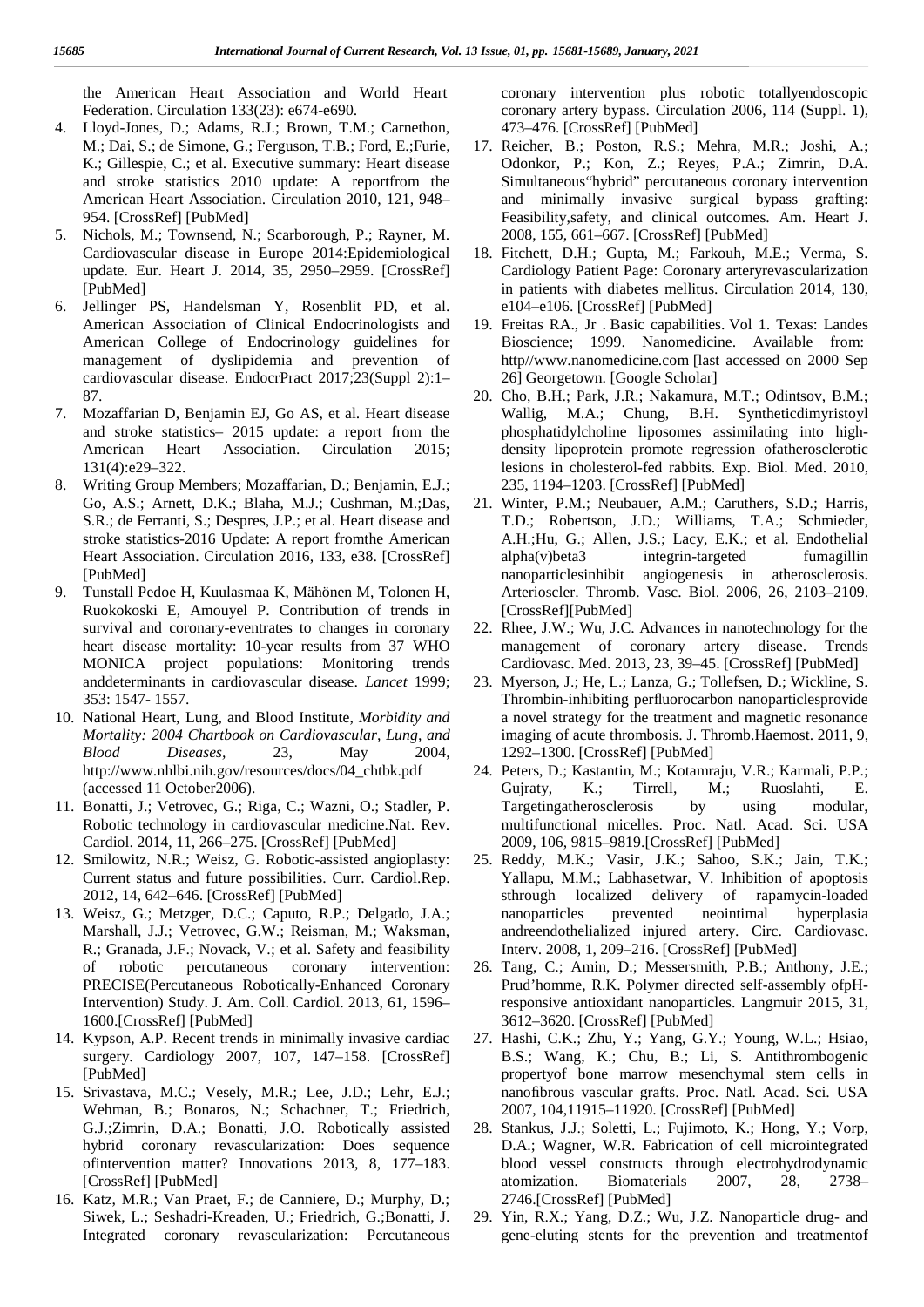coronary restenosis. Theranostics2014, 4, 175–200. [CrossRef] [PubMed]

- 30. Sun, D.; Zheng, Y.; Yin, T.; Tang, C.; Yu, Q.; Wang, G. Coronary drug-eluting stents: From design optimizationto newer strategies. J. Biomed. Mater. Res. A 2014, 102, 1625–1640. [CrossRef] [PubMed]
- 31. Kim, T.G.; Lee, Y.; Park, T.G. Controlled gene-eluting metal stent fabricated by bio-inspired surfacemodification with hyaluronic acid and deposition of DNA/PEI polyplexes. Int. J. Pharm. 2010, 384,181–188. [CrossRef] [PubMed]
- 32. Nakano, K.; Egashira, K.; Masuda, S.; Funakoshi, K.; Zhao, G.; Kimura, S.; Matoba, T.; Sueishi, K.; Endo, Y.;Kawashima, Y.; et al. Formulation of nanoparticle eluting stents by a cationic electrodeposition coatingtechnology: Efficient nano-drug delivery via bioabsorbable polymeric nanoparticle-eluting stents in porcinecoronary arteries. JACC Cardiovasc. Interv. 2009, 2, 277–283. [CrossRef] [PubMed]
- 33. Paul, A.; Shao, W.; Shum-Tim, D.; Prakash, S. The attenuation of restenosis following arterial gene transferusing carbon nanotube coated stent incorporating TAT/DNA(Ang1+Vegf) nanoparticles. Biomaterials 2012,33, 7655–7664. [CrossRef] [PubMed]
- 34. Orlic D, Kajstura J, Chimenti S, Jakoniuk I, Anderson SM, Li B, Pickel J, McKay R, Nadal-Ginard B, Bodine DM, Leri A, Anversa P: Bone marrow cells regenerate infarcted myocardium. Nature 2001; 410: 701–705.
- 35. Strauer BE, Brehm M, Zeus T, Gattermann N, Hernandez A, Sorg RV, Kogler G, Wernet P: Intrakoronare, humane autologeStammzelltransplantationzurMyokardregeneratio nnachHerzinfarkt. Dtsch Med Wochenschr 2001; 126: 932–938.
- 36. Stamm C, Westphal B, Kleine H-D, Petzsch M, Kittner C, Klinge H, Schümichen C, Nienaber CA, Freund M, Steinhoff G: Autologous bone-marrow stem-cell transplantation for myocardial regeneration. The Lancet 2003; 361: 45–46.
- 37. Kastrup, J. Stem cells therapy for cardiovascular repair in ischemic heart disease: How to predict and secureoptimal outcome? EPMA J. 2011, 2, 107–117. [CrossRef] [PubMed]
- 38. Janssens, S.; Dubois, C.; Bogaert, J.; Theunissen, K.; Deroose, C.; Desmet, W.; Kalantzi, M.; Herbots, L.;Sinnaeve, P.; Dens, J.; et al. Autologous bone marrow derived stem-cell transfer in patients with ST-segment elevation myocardial infarction: Double-blind, randomised controlled trial. Lancet 2006, 367, 113– 121.[CrossRef]
- 39. Lunde, K.; Solheim, S.; Aakhus, S.; Arnesen, H.; Abdelnoor, M.; Egeland, T.; Endresen, K.; Ilebekk, A.;Mangschau, A.; Fjeld, J.G.; et al. Intracoronary injection of mononuclear bone marrow cells in acutemyocardial infarction. N. Engl. J. Med. 2006, 355, 1199–1209. [CrossRef] [PubMed]
- 40. Perin, E.C.; Dohmann, H.F.; Borojevic, R.; Silva, S.A.; Sousa, A.L.; Mesquita, C.T.; Rossi, M.I.; Carvalho, A.C.; Dutra, H.S.; Dohmann, H.J.; et al. Transendocardial, autologous bone marrow cell transplantation for severe, chronic ischemic heart failure. Circulation 2003, 107, 2294–2302. [CrossRef] [PubMed]
- 41. Schachinger, V.; Erbs, S.; Elsasser, A.; Haberbosch, W.; Hambrecht, R.; Holschermann, H.; Yu, J.; Corti, R.;Mathey, D.G.; Hamm, C.W.; et al. Intracoronary bone marrow-derived progenitor cells in acute

myocardialinfarction. N. Engl. J. Med. 2006, 355, 1210– 1221. [CrossRef] [PubMed]

- 42. Gunaseeli, I.; Doss, M.X.; Antzelevitch, C.; Hescheler, J.; Sachinidis, A. Induced pluripotent stem cells asa model for accelerated patient- and disease-specific drug discovery. Curr. Med. Chem. 2010, 17, 759–766. [CrossRef] [PubMed]
- 43. Takahashi, K.; Yamanaka, S. Induction of pluripotent stem cells from mouse embryonic and adult fibroblastcultures by defined factors. Cell 2006, 126, 663– 676. [CrossRef] [PubMed]
- 44. Beltrami, A.P.; Barlucchi, L.; Torella, D.; Baker, M.; Limana, F.; Chimenti, S.; Kasahara, H.; Rota, M.; Musso, E.;Urbanek, K.; et al. Adult cardiac stem cells are multipotent and support myocardial regeneration. Cell 2003, 114, 763–776. [CrossRef]
- 45. Ellison, G.M.; Waring, C.D.; Vicinanza, C.; Torella, D. Physiological cardiac remodelling in response to endurance exercise training: Cellular and molecular mechanisms. Heart 2012, 98, 5–10. [CrossRef] [PubMed]
- 46. Chan, S.S.K.; Shueh, Y.Z.; Liu, Y.W.; Hsieh, P.C.H. Harnessing endogenous intra- and extra-cardiac stem cells for cardiac regeneration—Hope or hype? Drug Discov. Today Ther. Strateg. 2009, 6, 127–133. [CrossRef]
- 47. Barile, L.; Messina, E.; Giacomello, A.; Marban, E. Endogenous cardiac stem cells. Prog. Cardiovasc. Dis. 2007, 50, 31–48. [CrossRef] [PubMed]
- 48. Leri, A. Human cardiac stem cells: The heart of a truth. Circulation 2009, 120, 2515–2518. [CrossRef] [PubMed]
- 49. Smith, R.R.; Barile, L.; Messina, E.; Marban, E. Stem cells in the heart: What's the buzz all about?—Part 1: Preclinical considerations. Heart Rhythm 2008, 5, 749– 757. [CrossRef] [PubMed]
- 50. Hatzistergos, K.E.; Quevedo, H.; Oskouei, B.N.; Hu, Q.; Feigenbaum, G.S.; Margitich, I.S.; Mazhari, R.; Boyle, A.J.; Zambrano, J.P.; Rodriguez, J.E.; et al. Bone marrow mesenchymal stem cells stimulate cardiac stem cell proliferation and differentiation. Circ. Res. 2010, 107, 913–922. [CrossRef] [PubMed]
- 51. Ferreira-Martins, J.; Ogorek, B.; Cappetta, D.; Matsuda, A.; Signore, S.; D'Amario, D.; Kostyla, J.; Steadman, E.; Ide-Iwata, N.; Sanada, F.; et al. Cardiomyogenesis in the developing heart is regulated by c-kit-positive cardiac stem cells. Circ. Res. 2012, 110, 701–715. [CrossRef] [PubMed]
- 52. Nguyen, N.; Sussman, M.A. Rejuvenating the senescent heart. Curr. Opin. Cardiol. 2015, 30, 235–239.[CrossRef] [PubMed]
- 53. Stamm, C.; Westphal, B.; Kleine, H.; Petzsch, M.; Kittner, C.; Klinge, H.; Schümichen, C.; Nienaber, C.; Freund, M.; Steinhoff, P.G. Autologous bone-marrow stem-cell transplantation for myocardial regeneration. Lancet 2003, 361, 45–46. [CrossRef]
- 54. Yousef, M.; Schannwell, C.M.; Kostering, M.; Zeus, T.; Brehm, M.; Strauer, B.E. The BALANCE Study: Clinical benefit and long-term outcome after intracoronary autologous bone marrow cell transplantation in patients with acute myocardial infarction. J. Am. Coll. Cardiol. 2009, 53, 2262–2269. [CrossRef] [PubMed]
- 55. Assmus, B.; Schachinger, V.; Teupe, C.; Britten, M.; Lehmann, R.; Dobert, N.; Grunwald, F.; Aicher, A.; Urbich, C.; Martin, H.; et al. Transplantation of progenitor cells and regeneration enhancement in acute myocardial infarction (TOPCARE-AMI). Circulation 2002, 106, 3009–3017. [CrossRef] [PubMed] Schachinger, V.;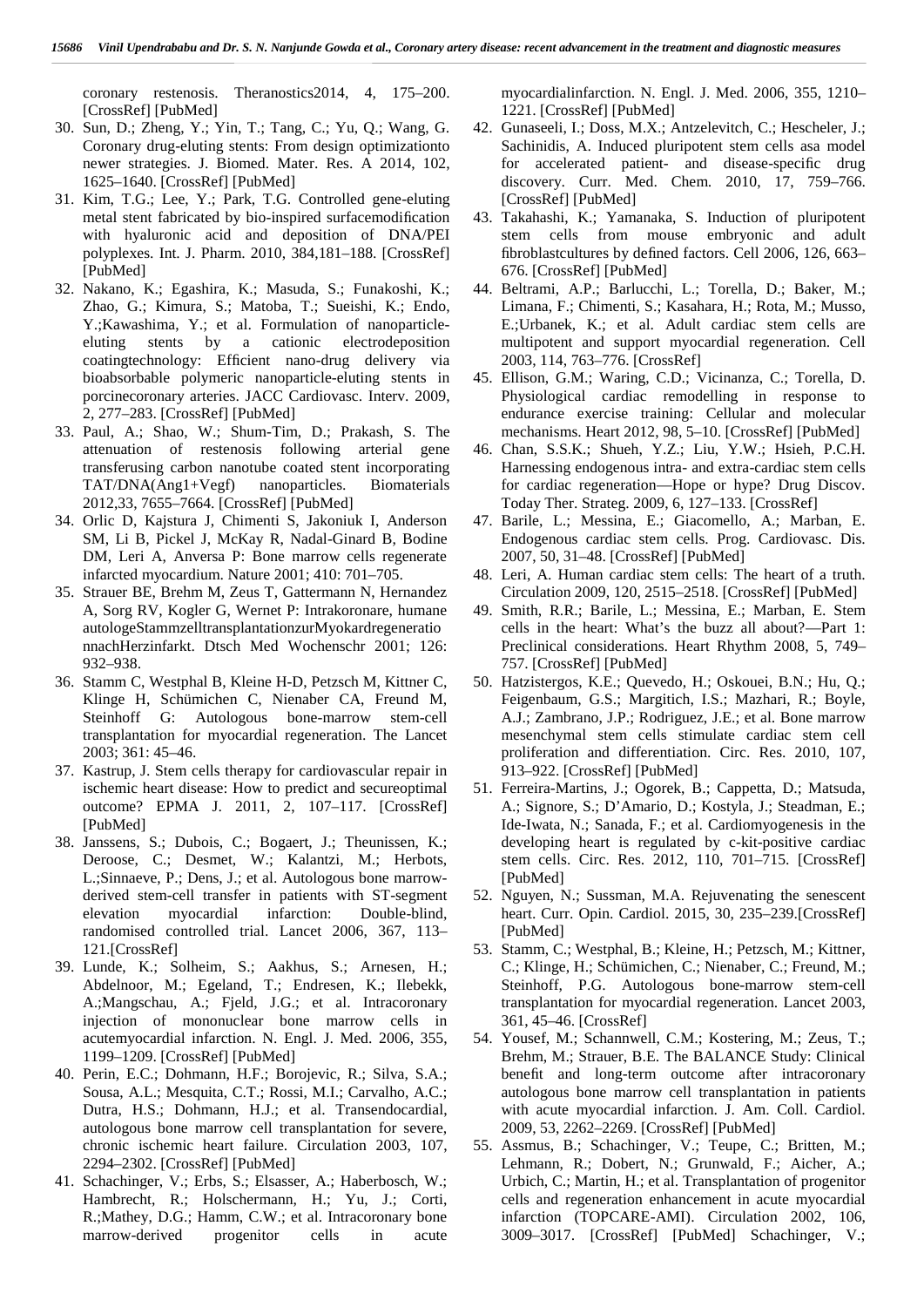Assmus, B.; Britten, M.B.; Honold, J.; Lehmann, R.; Teupe, C.; Abolmaali, N.D.; Vogl, T.J.;

- 56. Hofmann, W.K.; Martin, H.; et al. Transplantation of progenitor cells and regeneration enhancement in acute myocardial infarction: Final one-year results of the TOPCARE-AMI Trial. J. Am. Coll. Cardiol. 2004, 44, 1690–1699. [CrossRef] [PubMed]
- 57. Schachinger, V.; Erbs, S.; Elsasser, A.; Haberbosch, W.; Hambrecht, R.; Holschermann, H.; Yu, J.; Corti, R.; Mathey, D.G.; Hamm, C.W.; et al. Improved clinical outcome after intracoronary administration of bone marrow-derived progenitor cells in acute myocardial infarction: Final 1-year results of the REPAIR-AMI trial. Eur. Heart J. 2006, 27, 2775–2783. [CrossRef] [PubMed]
- 58. Martin-Rendon, E.; Brunskill, S.J.; Hyde, C.J.; Stanworth, S.J.; Mathur, A.; Watt, S.M. Autologous bone marrow stem cells to treat acute myocardial infarction: A systematic review. Eur. Heart J. 2008, 29, 1807–1818. [CrossRef] [PubMed]
- 59. Beeres, S.L.; Bax, J.J.; Kaandorp, T.A.; Zeppenfeld, K.; Lamb, H.J.; Dibbets-Schneider, P.; Stokkel, M.P.; Fibbe, W.E.; de Roos, A.; van der Wall, E.E.; et al. Usefulness of intramyocardial injection of autologous bone marrow derived mononuclear cells in patients with severe angina pectoris and stress-induced myocardial ischemia. Am. J. Cardiol. 2006, 97, 1326–1331. [CrossRef] [PubMed]
- 60. Beeres, S.L.; Lamb, H.J.; Roes, S.D.; Holman, E.R.; Kaandorp, T.A.; Fibbe, W.E.; de Roos, A.; van der Wall, E.E.; Schalij, M.J.; Bax, J.J.; et al. Effect of intramyocardial bone marrow cell injection on diastolic function in patients with chronic myocardial ischemia. J. Magn. Reson. Imaging 2008, 27, 992–997. [CrossRef] [PubMed]
- 61. Tse, H.F.; Thambar, S.; Kwong, Y.L.; Rowlings, P.; Bellamy, G.; McCrohon, J.; Thomas, P.; Bastian, B.; Chan, J.K.; Lo, G.; et al. Prospective randomized trial of direct endomyocardial implantation of bone marrow cells for treatment of severe coronary artery diseases (PROTECT-CAD trial). Eur. Heart J. 2007, 28, 2998– 3005. [CrossRef] [PubMed]
- 62. Veltman, C.E.; Soliman, O.I.; Geleijnse, M.L.; Vletter, W.B.; Smits, P.C.; ten Cate, F.J.; Jordaens, L.J.; Balk, A.H.; Serruys, P.W.; Boersma, E.; et al. Four-year follow up of treatment with intramyocardial skeletal myoblasts injection in patients with ischaemic cardiomyopathy. Eur. Heart J. 2008, 29, 1386–1396. [CrossRef] [PubMed]
- 63. Hare, J.M.; Fishman, J.E.; Gerstenblith, G.; DiFede Velazquez, D.L.; Zambrano, J.P.; Suncion, V.Y.; Tracy, M.; Ghersin, E.; Johnston, P.V.; Brinker, J.A.; et al. Comparison of allogeneic vs autologous bone marrow derived mesenchymal stem cells delivered by transendocardial injection in patients with ischemic cardiomyopathy: The POSEIDON randomized trial. JAMA 2012, 308, 2369–2379. [CrossRef] [PubMed]
- 64. Hare, J.M.; Traverse, J.H.; Henry, T.D.; Dib, N.; Strumpf, R.K.; Schulman, S.P.; Gerstenblith, G.; DeMaria, A.N.; Denktas, A.E.; Gammon, R.S.; et al. A randomized, double-blind, placebo-controlled, dose-escalation study of intravenous adult human mesenchymal stem cells (prochymal) after acute myocardial infarction. J. Am. Coll. Cardiol. 2009, 54, 2277–2286. [CrossRef] [PubMed]
- 65. Lee, J.W.; Lee, S.H.; Youn, Y.J.; Ahn, M.S.; Kim, J.Y.; Yoo, B.S.; Yoon, J.; Kwon, W.; Hong, I.S.; Lee, K.; et al. A randomized, open-label, multicenter trial for the safety and efficacy of adult mesenchymal stem cells after acute

myocardial infarction. J. Korean Med. Sci. 2014, 29, 23– 31. [CrossRef] [PubMed]

- 66. Mushtaq, M.; DiFede, D.L.; Golpanian, S.; Khan, A.; Gomes, S.A.; Mendizabal, A.; Heldman, A.W.; Hare, J.M. Rationale and design of the Percutaneous Stem Cell Injection Delivery Effects on Neomyogenesis in Dilated Cardiomyopathy (the POSEIDON-DCM study): A phase I/II, randomized pilot study of the comparative safety and efficacy of transendocardial injection of autologous mesenchymal stem cell vs. allogeneic mesenchymal stem cells in patients with non-ischemic dilated cardiomyopathy. J. Cardiovasc. Transl. Res. 2014, 7, 769– 780. [CrossRef] [PubMed]
- 67. Bolli, R.; Chugh, A.R.; D'Amario, D.; Loughran, J.H.; Stoddard, M.F.; Ikram, S.; Beache, G.M.; Wagner, S.G.; Leri, A.; Hosoda, T.; et al. Cardiac stem cells in patients with ischaemic cardiomyopathy (SCIPIO): Initial results of a randomised phase 1 trial. Lancet 2011, 378, 1847– 1857. [CrossRef]
- 68. Chugh, A.R.; Beache, G.M.; Loughran, J.H.; Mewton, N.; Elmore, J.B.; Kajstura, J.; Pappas, P.; Tatooles, A.; Stoddard, M.F.; Lima, J.A.; et al. Administration of cardiac stem cells in patients with ischemic cardiomyopathy: The SCIPIO trial: Surgical aspects and interim analysis of myocardial function and viability by magnetic resonance. Circulation 2012, 126, S54–S64. [CrossRef] [PubMed]
- 69. Makkar, R.R.; Smith, R.R.; Cheng, K.; Malliaras, K.; Thomson, L.E.; Berman, D.; Czer, L.S.; Marban, L.; Mendizabal, A.; Johnston, P.V.; et al. Intracoronary cardiosphere-derived cells for heart regeneration after myocardial infarction (CADUCEUS): A prospective, randomised phase 1 trial. Lancet 2012, 379, 895–904. [CrossRef]
- 70. Malliaras, K.; Makkar, R.R.; Smith, R.R.; Cheng, K.; Wu, E.; Bonow, R.O.; Marban, L.; Mendizabal, A.; Cingolani, E.; Johnston, P.V.; et al. Intracoronary cardiosphere derived cells after myocardial infarction: Evidence of therapeutic regeneration in the final 1-year results of the CADUCEUS trial (CArdiosphereDerivedaUtologous stem CElls to reverse ventricUlardySfunction). J. Am. Coll. Cardiol. 2014, 63, 110–122. [CrossRef] [PubMed]
- 71. Quijada, P.; Sussman, M.A. Making it stick: Chasing the optimal stem cells for cardiac regeneration. ExpertRev. Cardiovasc. Ther. 2014, 12, 1275–1288. [CrossRef] [PubMed
- 72. Costa, J.R., Jr.; Abizaid, A.; Costa, R.; Feres, F.; Tanajura, L.F.; Abizaid, A.; Maldonado, G.; Staico, R.; Siqueira, D.; Sousa, A.G.; et al. 1-year results of the hydroxyapatite polymer-free sirolimus-eluting stent for the treatment of single de novo coronary lesions: The VESTASYNC I trial. JACC Cardiovasc. Interv. 2009, 2, 422–427. [CrossRef] [PubMed]
- 73. Rajender, G.; Narayanan, N.G. Liquid chromatographytandem mass spectrometry method for determination of Sirolimus coated drug eluting nano porous carbon stents. Biomed. Chromatogr. 2010, 24, 329–334. [CrossRef] [PubMed]
- 74. Kolodgie, F.D.; John, M.; Khurana, C.; Farb, A.; Wilson, P.S.; Acampado, E.; Desai, N.; Soon-Shiong, P.; Virmani, R. Sustained reduction of in-stent neointimal growth with the use of a novel systemic nanoparticle paclitaxel. Circulation 2002, 106, 1195–1198. [CrossRef] [PubMed]
- 75. Margolis, J.; McDonald, J.; Heuser, R.; Klinke, P.; Waksman, R.; Virmani, R.; Desai, N.; Hilton, D. Systemic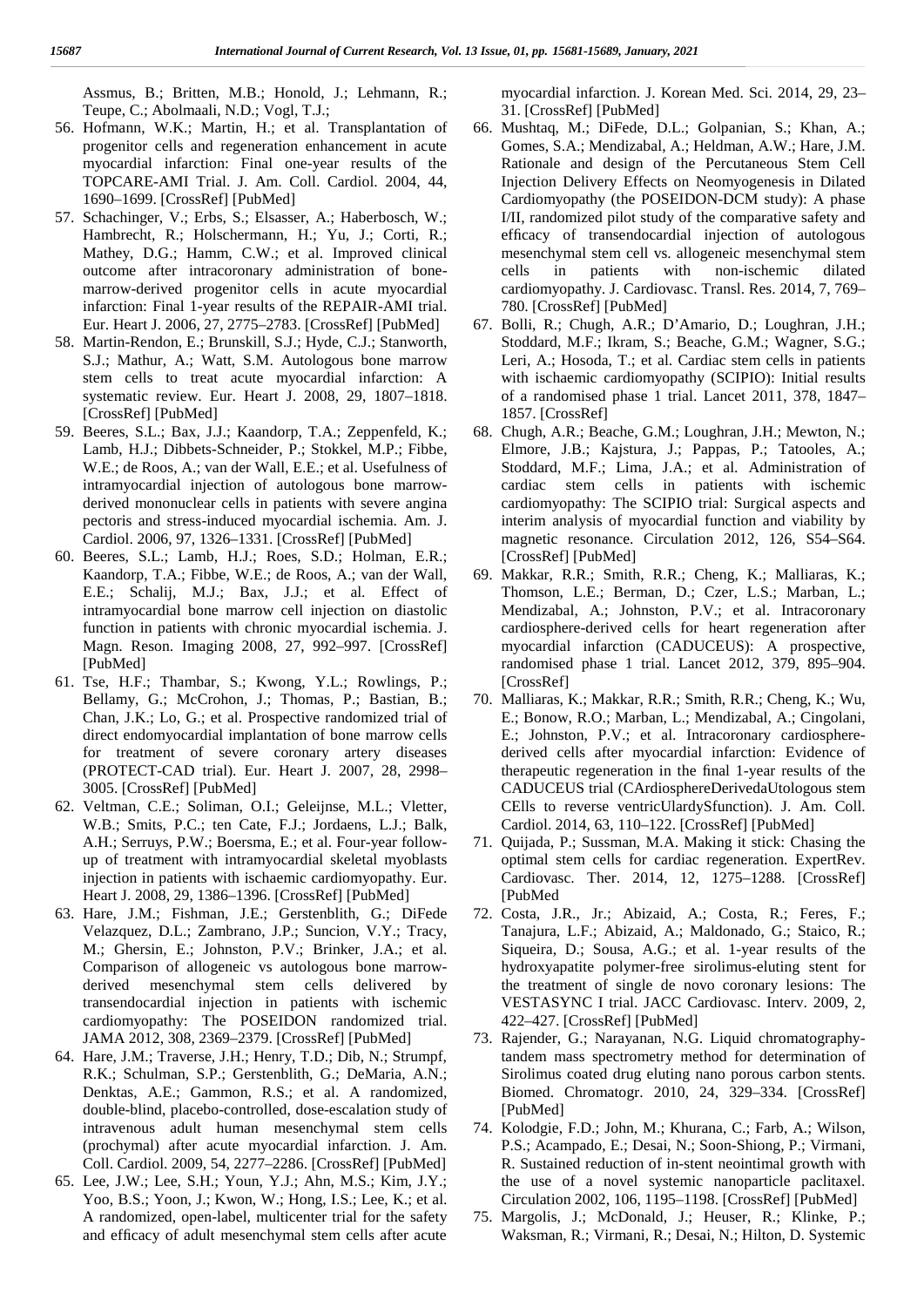nanoparticle paclitaxel (nab-paclitaxel) for in-stent restenosis I (SNAPIST-I): A first-in-human safety anddose-finding study. Clin. Cardiol. 2007, 30, 165–170. [CrossRef] [PubMed]

- 76. McMahon, S.R.; Brummel-Ziedins, K.; Schneider, D.J. Novel oral anticoagulants in the management ofcoronary artery disease. Coron. Artery Dis. 2016, 27, 412–419. [CrossRef] [PubMed]
- 77. Oldgren, J.; Budaj, A.; Granger, C.B.; Khder, Y.; Roberts, J.; Siegbahn, A.; Tijssen, J.G.; van de Werf, F.; Wallentin, L.; Investigators, R.-D. Dabigatran vs. placebo in patients with acute coronary syndromes on dual antiplatelet therapy: A randomized, double-blind, phase II trial. Eur. Heart J. 2011, 32, 2781–2789. [CrossRef] [PubMed]
- 78. Abifadel, M.; Varret, M.; Rabes, J.P.; Allard, D.; Ouguerram, K.; Devillers, M.; Cruaud, C.; Benjannet, S.; Wickham, L.; Erlich, D.; et al. Mutations in PCSK9 cause autosomal dominant hypercholesterolemia. Nat. Genet. 2003, 34, 154–156. [CrossRef] [PubMed]
- 79. Della Pepa, G.; Bozzetto, L.; Annuzzi, G.; Rivellese, A.A. Alirocumab for the treatment of hypercholesterolaemia. Expert Rev. Clin. Pharmacol. 2017, 10, 571–582. [CrossRef] [PubMed]
- 80. Graham, M.J.; Lemonidis, K.M.; Whipple, C.P.; Subramaniam, A.; Monia, B.P.; Crooke, S.T.; Crooke, R.M. Antisense inhibition of proprotein convertase subtilisin/kexin type 9 reduces serum LDL in hyperlipidemicn mice. J. Lipid Res. 2007, 48, 763–767. [CrossRef] [PubMed]
- 81. Stein, E.A.; Mellis, S.; Yancopoulos, G.D.; Stahl, N.; Logan, D.; Smith, W.B.; Lisbon, E.; Gutierrez, M.; Webb, C.; Wu, R.; et al. Effect of a monoclonal antibody to PCSK9 on LDL cholesterol. N. Engl. J. Med. 2012, 366,1108–1118. [CrossRef] [PubMed]
- 82. Stein, E.A.; Gipe, D.; Bergeron, J.; Gaudet, D.; Weiss, R.; Dufour, R.; Wu, R.; Pordy, R. Effect of a monoclonal antibody to PCSK9, REGN727/SAR236553, to reduce low-density lipoprotein cholesterol in patients with heterozygous familial hypercholesterolaemia on stable statin dose with or without ezetimibe therapy: A phase 2 randomised controlled trial. Lancet 2012, 380, 29–36. [CrossRef] [PubMed]
- 83. Roth, E.M.; McKenney, J.M.; Hanotin, C.; Asset, G.; Stein, E.A. Atorvastatin with or without an antibody to PCSK9 in primary hypercholesterolemia. N. Engl. J. Med. 2012, 367, 1891–1900. [CrossRef] [PubMed]
- 84. Bays, H.; Gaudet, D.; Weiss, R.; Ruiz, J.L.; Watts, G.F.; Gouni-Berthold, I.; Robinson, J.; Zhao, J.; Hanotin, C.;Donahue, S. Alirocumab as add-on to atorvastatin versus other lipid treatment strategies: ODYSSEY OPTIONS I randomized trial. J. Clin. Endocrinol. Metab. 2015, 100, 3140–3148. [CrossRef] [PubMed]
- 85. Cannon, C.P.; Cariou, B.; Blom, D.; McKenney, J.M.; Lorenzato, C.; Pordy, R.; Chaudhari, U.; Colhoun, H.M.; Investigators, O.C.I. Efficacy and safety of alirocumab in high cardiovascular risk patients with inadequately controlled hypercholesterolaemia on maximally tolerated doses of statins: The ODYSSEY COMBO II randomized controlled trial. Eur. Heart J. 2015, 36, 1186–1194. [CrossRef] [PubMed]
- 86. Farnier, M.; Jones, P.; Severance, R.; Averna, M.; Steinhagen-Thiessen, E.; Colhoun, H.M.; Du, Y.; Hanotin, C.; Donahue, S. Efficacy and safety of adding alirocumab to rosuvastatin versus adding ezetimibe or doubling the rosuvastatin dose in high cardiovascular-risk

patients: The ODYSSEY OPTIONS II randomized trial.Atherosclerosis2016, 244, 138–146. [CrossRef] [PubMed]

- 87. Ginsberg, H.N.; Rader, D.J.; Raal, F.J.; Guyton, J.R.; Baccara-Dinet, M.T.; Lorenzato, C.; Pordy, R.; Stroes, E. Efficacy and safety of alirocumab in patients with heterozygous familial hypercholesterolemia and LDL-C of 160 mg/dL or higher. Cardiovasc. Drugs Ther. 2016, 30, 473–483. [CrossRef] [PubMed]
- 88. Kastelein, J.J.; Ginsberg, H.N.; Langslet, G.; Hovingh, G.K.; Ceska, R.; Dufour, R.; Blom, D.; Civeira, F.; Krempf, M.; Lorenzato, C.; et al. ODYSSEY FH I and FH II: 78 week results with alirocumab treatment in 735 patients with heterozygous familial hypercholesterolaemia. Eur. Heart J. 2015, 36, 2996– 3003. [CrossRef] [PubMed]
- 89. Kereiakes, D.J.; Robinson, J.G.; Cannon, C.P.; Lorenzato, C.; Pordy, R.; Chaudhari, U.; Colhoun, H.M. Efficacy and safety of the proprotein convertase subtilisin/kexin type 9 inhibitor alirocumab among high cardiovascular risk patients on maximally tolerated statin therapy: The ODYSSEY COMBO I study. Am. Heart J. 2015, 169, 906–915. [CrossRef] [PubMed]
- 90. Roth, E.M.; Moriarty, P.M.; Bergeron, J.; Langslet, G.; Manvelian, G.; Zhao, J.; Baccara-Dinet, M.T.; Rader, D.J.; ODYSSEY CHOICE I investigators. A phase III randomized trial evaluating alirocumab 300 mg every 4 weeks as monotherapy or add-on to statin: ODYSSEY CHOICE I. Atherosclerosis 2016, 254, 254–262. [CrossRef] [PubMed]
- 91. Moriarty, P.M.; Thompson, P.D.; Cannon, C.P.; Guyton, J.R.; Bergeron, J.; Zieve, F.J.; Bruckert, E.; Jacobson, T.A.; Kopecky, S.L.; Baccara-Dinet, M.T.; et al. Efficacy and safety of alirocumab vs ezetimibe in statin-intolerant patients, with a statin rechallenge arm: The ODYSSEY ALTERNATIVE randomized trial. J. Clin. Lipidol. 2015, 9, 758–769. [CrossRef] [PubMed]
- 92. Robinson, J.G.; Farnier, M.; Krempf, M.; Bergeron, J.; Luc, G.; Averna, M.; Stroes, E.S.; Langslet, G.; Raal, F.J.; El Shahawy, M.; et al. Efficacy and safety of alirocumab in reducing lipids and cardiovascular events. N. Engl. J. Med. 2015, 372, 1489–1499. [CrossRef] [PubMed]
- 93. Roth, E.M.; Taskinen, M.R.; Ginsberg, H.N.; Kastelein, J.J.; Colhoun, H.M.; Robinson, J.G.; Merlet, L.; Pordy, R.; Baccara-Dinet, M.T. Monotherapy with the PCSK9 inhibitor alirocumab versus ezetimibe in patients with hypercholesterolemia: Results of a 24 week, double-blind, randomized Phase 3 trial. Int. J. Cardiol. 2014, 176, 55– 61. [CrossRef] [PubMed]
- 94. Stroes, E.; Guyton, J.R.; Lepor, N.; Civeira, F.; Gaudet, D.; Watts, G.F.; Baccara-Dinet, M.T.; Lecorps, G.; Manvelian, G.; Farnier, M.; et al. Efficacy and safety of alirocumab 150 mg every 4 weeks in patients with hypercholesterolemia not on statin therapy: The ODYSSEY CHOICE II study. J. Am. Heart Assoc. 2016, 5. [CrossRef] [PubMed]
- 95. Teramoto, T.; Kobayashi, M.; Tasaki, H.; Yagyu, H.; Higashikata, T.; Takagi, Y.; Uno, K.; Baccara-Dinet, M.T.; Nohara, A. Efficacy and safety of alirocumab in japanese patients with heterozygous familial hypercholesterolemia or at high cardiovascular risk with hypercholesterolemia not adequately controlled with statins-ODYSSEY JAPAN randomized controlled trial. Circ. J. 2016, 80, 1980–1987. [CrossRef] [PubMed]